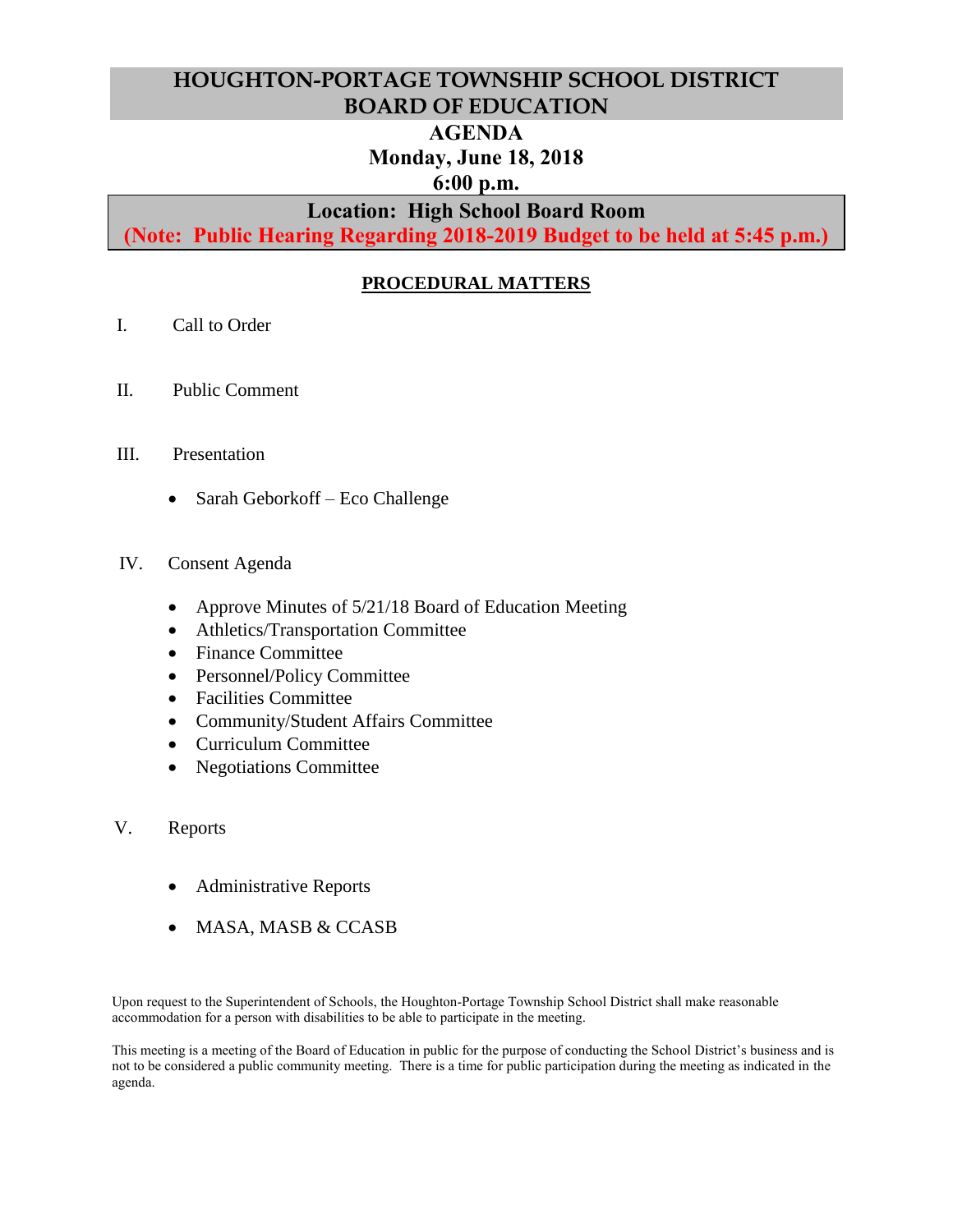#### VI. Action Items

- 1. Resolution Certifying Millage to be Spread
- 2. Resolution to Borrow for Operations
- 3. Resolution to Amend the 2017-18 Budget
- 4. Resolution to Approve the 2018-19 Budget
- 5. 2018 NEOLA Policy Updates
- VII. Executive Session Negotiations & Property Discussion
- VIII. Other Concerns or Public Comment

#### IX. Adjournment

Upon request to the Superintendent of Schools, the Houghton-Portage Township School District shall make reasonable accommodation for a person with disabilities to be able to participate in the meeting.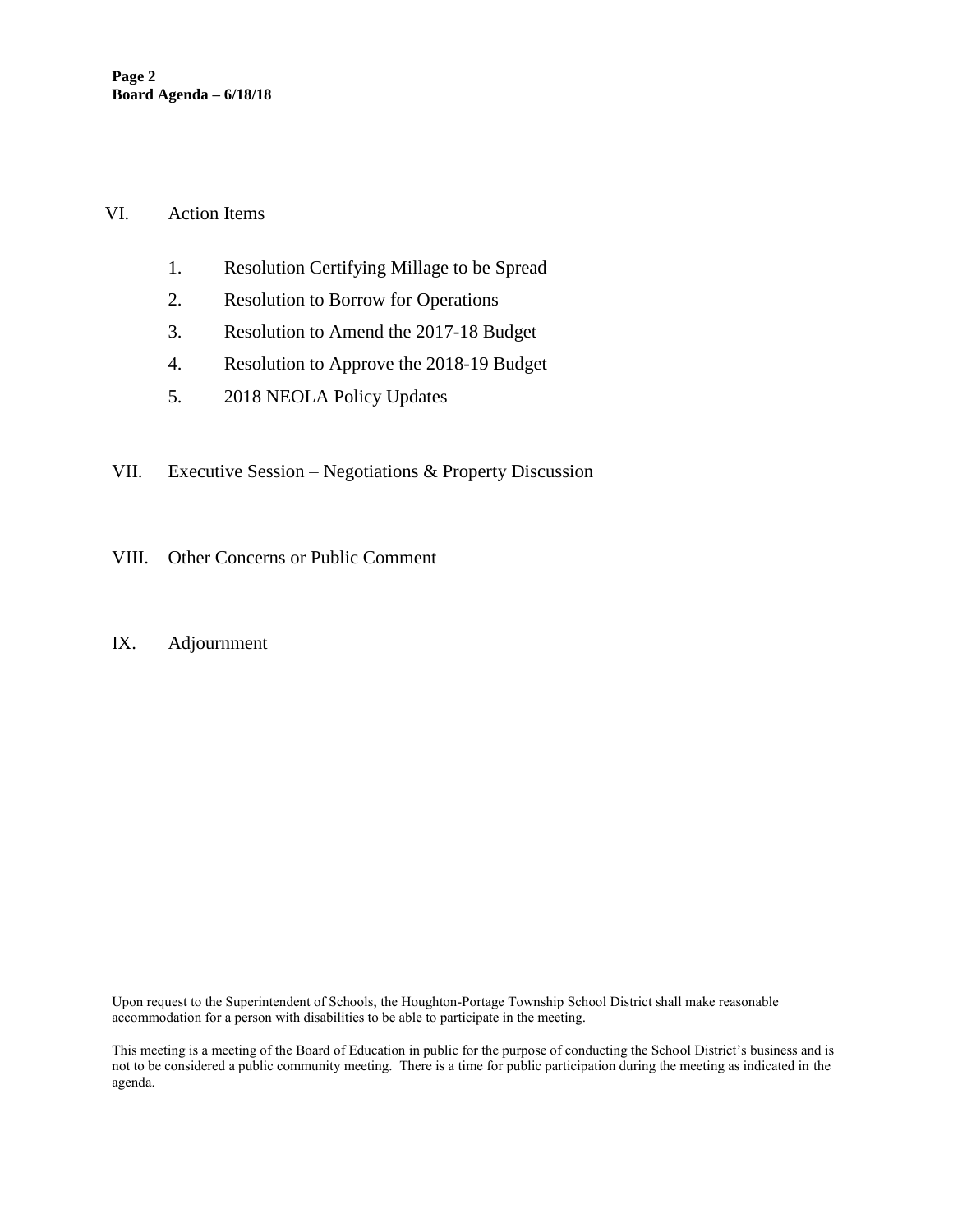### **ACTION ITEMS**

### **1. Resolution Certifying Millage to be Spread**

The Finance Committee will present a resolution which will state, in part, that the school district levy and collect taxes during the 2018-19 fiscal year, equivalent to 17.5845 operating mills and 9.64 mills for debt retirement. Additional information will be provided at the Board meeting.

### **2. Resolution to Borrow for Operations**

At the time of the Board meeting, the Finance Committee will recommend the borrowing of \$500,000 dollars for operational purposes for the fiscal year 2018-19. This amount is consistent with the past borrowing practices.

### **3. Resolution to Amend the 2017-18 Budget**

Sara Marcotte will present a resolution to the Board, on behalf of the Finance Committee, to allow for amendments to the 2017-18 budgets for the General Fund and other funds of the school district.

#### **4. Resolution to Approve the 2018-19 Budget**

Sara Marcotte will present a resolution to the Board, on behalf of the Finance Committee, to adopt the 2018-19 budgets for the General Fund and other funds of the school district. Please keep in mind that school law requires that the Board of Education approve a balanced budget for the coming school year. More details concerning the budgets will be presented at the budget hearing scheduled for 5:45 p.m., prior to our June 18th Board meeting.

Upon request to the Superintendent of Schools, the Houghton-Portage Township School District shall make reasonable accommodation for a person with disabilities to be able to participate in the meeting.